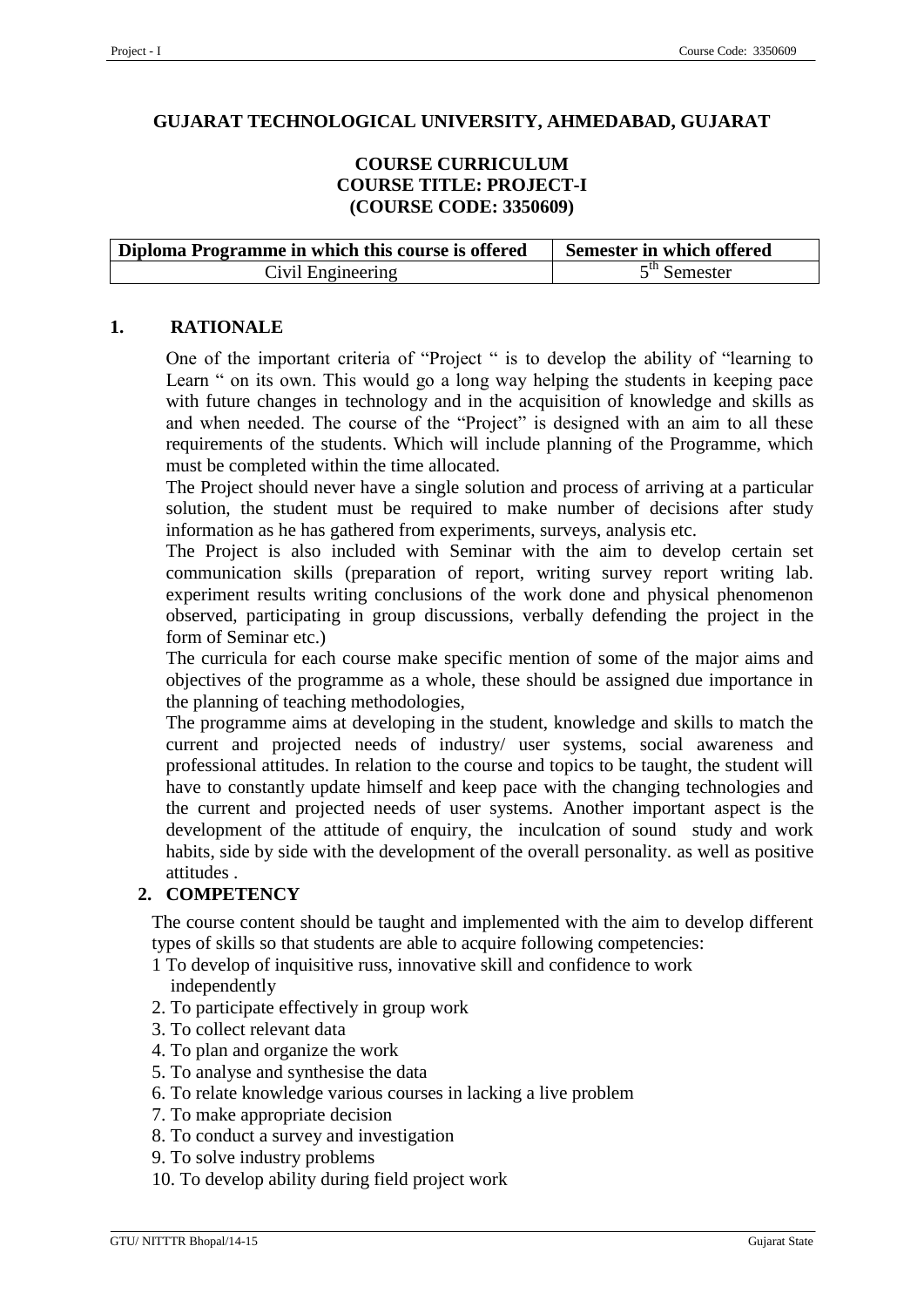- 11. To develop cost consideration
- 12. To design the components on broad lines
- 13. To prepare a drawings and plans for works
- 14. To assess the financial implication and feasibility of the scheme
- 15. To prepare the technical reports

## **3. COURSE OUTCOMES**

The theory should be taught and practical should be carried out in such a manner that students are able to acquire different learning outcomes in cognitive, psychomotor and affective domain to demonstrate following course outcomes.

The students will be able to

- Know the questions to which he is finding answers through experimental work.
- Perform the practical work with appropriate accuracy.
- Reduce the experimental readings to the form of answers required.
- Understand clearly what the reader will want to know.
- Give brief but clear answers.
- Convince the reader that the answers are valid.
- Present a reasoned discussion of the significance of the answers he offers.

## **4. TEACHING AND EXAMINATION SCHEME**

| <b>Teaching Scheme</b> |  | <b>Total</b>                | <b>Examination Scheme</b> |            |                                  |            |                              |     |
|------------------------|--|-----------------------------|---------------------------|------------|----------------------------------|------------|------------------------------|-----|
| (In Hours)             |  | <b>Credits</b><br>$(L+T+P)$ | <b>Theory Marks</b>       |            | <b>Practical</b><br><b>Marks</b> |            | <b>Total</b><br><b>Marks</b> |     |
|                        |  | D                           |                           | <b>ESE</b> | PA                               | <b>ESE</b> | PA                           |     |
| $\Omega$               |  |                             |                           | 00         | 00                               | 40         | 60                           | 100 |

**Legends: L**-Lecture; **T** – Tutorial/Teacher Guided Theory Practice; **P** - Practical; **C** – Credit, **ESE** - End Semester Examination; **PA** - Progressive Assessment

#### **5. COURSE DETAILS**

During the semesters, Students will have to write two types of reports.

- 1. Course-work reports : i.e. reports for communication with your tutor or guide , Technical reports to communicate with a specific individual who might be a 'senior' person in the formats specified by Gujarat Technological University.
- 2. A summary of work carried out , the readings, calculations, results and answers in numerical or graphical form, and a discussion of the results, answers and conclusions.

The format must include following contents as a guideline, but should be strictly include all essential contents mentioned as per prevailing guidelines of Gujarat Technological University.

- The Certificate format should be as per the format prescribed by GTU time to time.
- The Report will include the following:
- 1) Certificate (in the Format given in this document below)
- 2) Acknowledgements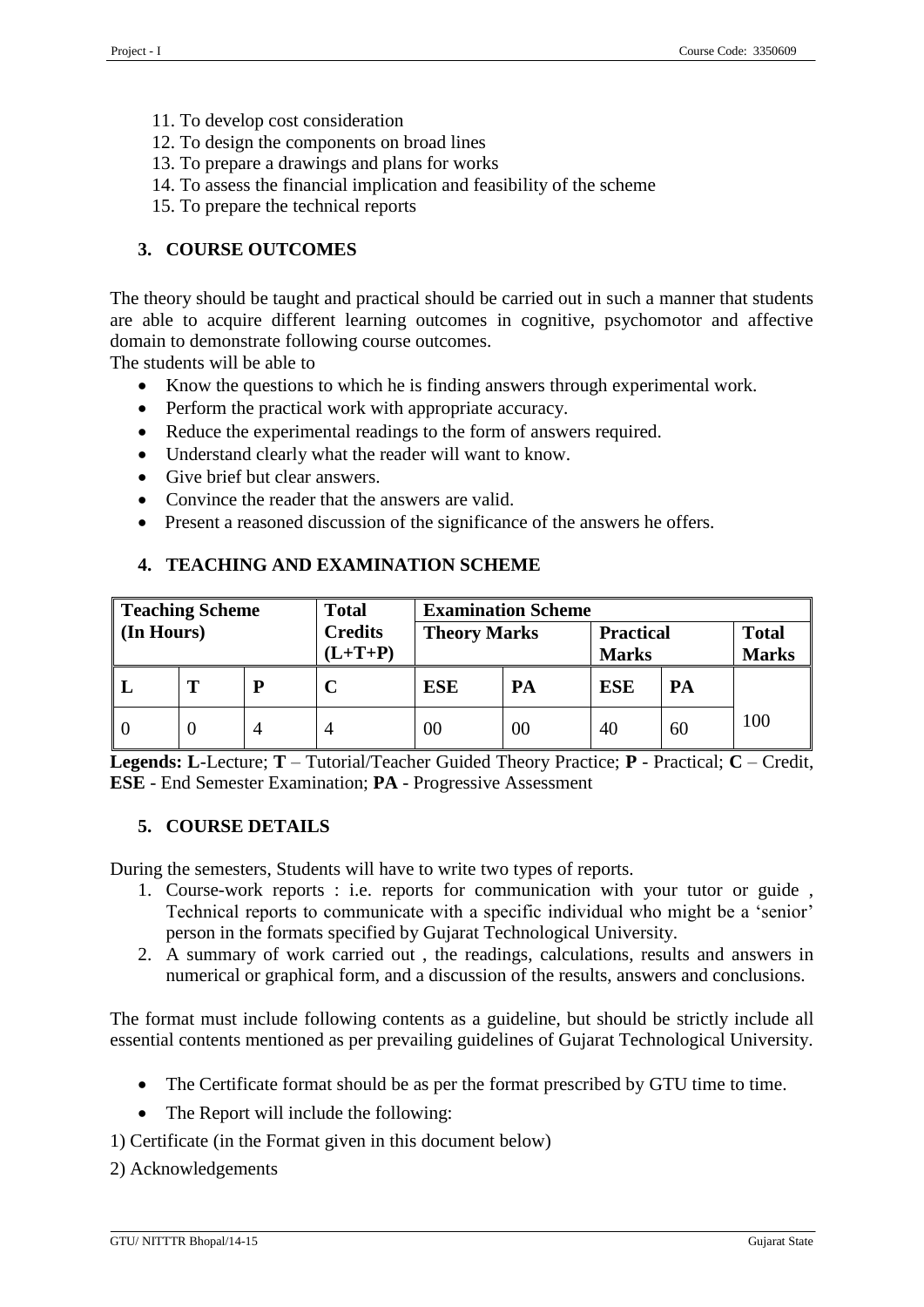3) Abstract ( In One paragraph not more than 150 words)

4) Index

5) Chapter-1 Introduction of the industry

6) Chapter-2 Problem Identification and Definition, process modification; a Literature Survey and Prior Art Search

7) Chapter-3 The description of the Industrial Process/ Product and problem analysis

8) Cgapter-4 The Outline of the solution (with details including drawings, circuits , software, used for or developed for the solution etc. in detail )

### 9) Chapter-5 For the **Semester V - Project Report**

- One self appraisal form should be attached at the end by the student in his favour regarding the claim of his work relevance , utilities and materialization as well as the gain in terms of cost – benefits , so that teacher can have ease of evaluation.
- The Report should be submitted well before the Exam.

## **Guideline for the Project– I for Diploma Engineering**

#### **Each final year ( Fifth and Sixth Semesters ) Project will be a Major Project. It will be divided into two Semesters**

#### **Project – I: (Marks: 200) , Credits : 0 – 0 – 4**

- Out of 200 marks, 100 marks are to be given as Progressive Assessment as per scheme suggested.
- The college, through Progressive Assessment, will assess the Industry Defined problems, submitted by students as per time limit prescribed by the university in the fifth semester.
- The remaining 100 marks are for the practical exam-ESE which shall be conducted by the GTU.
- Each defined project needs to be from Industry/Research organization/Govt. organization/ socio-technical issues and according to the need of time for solving real life problems.
- Project identification should be based on "Shodh-Yatra" carried out by the students, during summer, just after completion of the 4<sup>th</sup> Semester Diploma Engineering exam conducted by GTU. The Shodh Yatra should be completed by the end of the first week from the commencement of the fifth semester.
- Problem definition for the project needs to be submitted by every student within prescribed time limit specified by concern project guide as per the submission time limit specified by GTU to the respective faculty guide.
- Each definition will be evaluated and corrected if required by the faculty guide and the consolidated report should be prepared branch wise, in the prescribed format of GTU, by the College.
- Every College should send all the Problem Definitions in the specified format to GTU within prescribed time limit specified by GTU without fail.
- The selection of the topic for the project work must strictly related to the Elective Subjects/ Elective Group taken for the study and exam for 5th and  $6<sup>th</sup>$  semester, failing to such selection , strict actions may be taken as prescribed and decided by the University.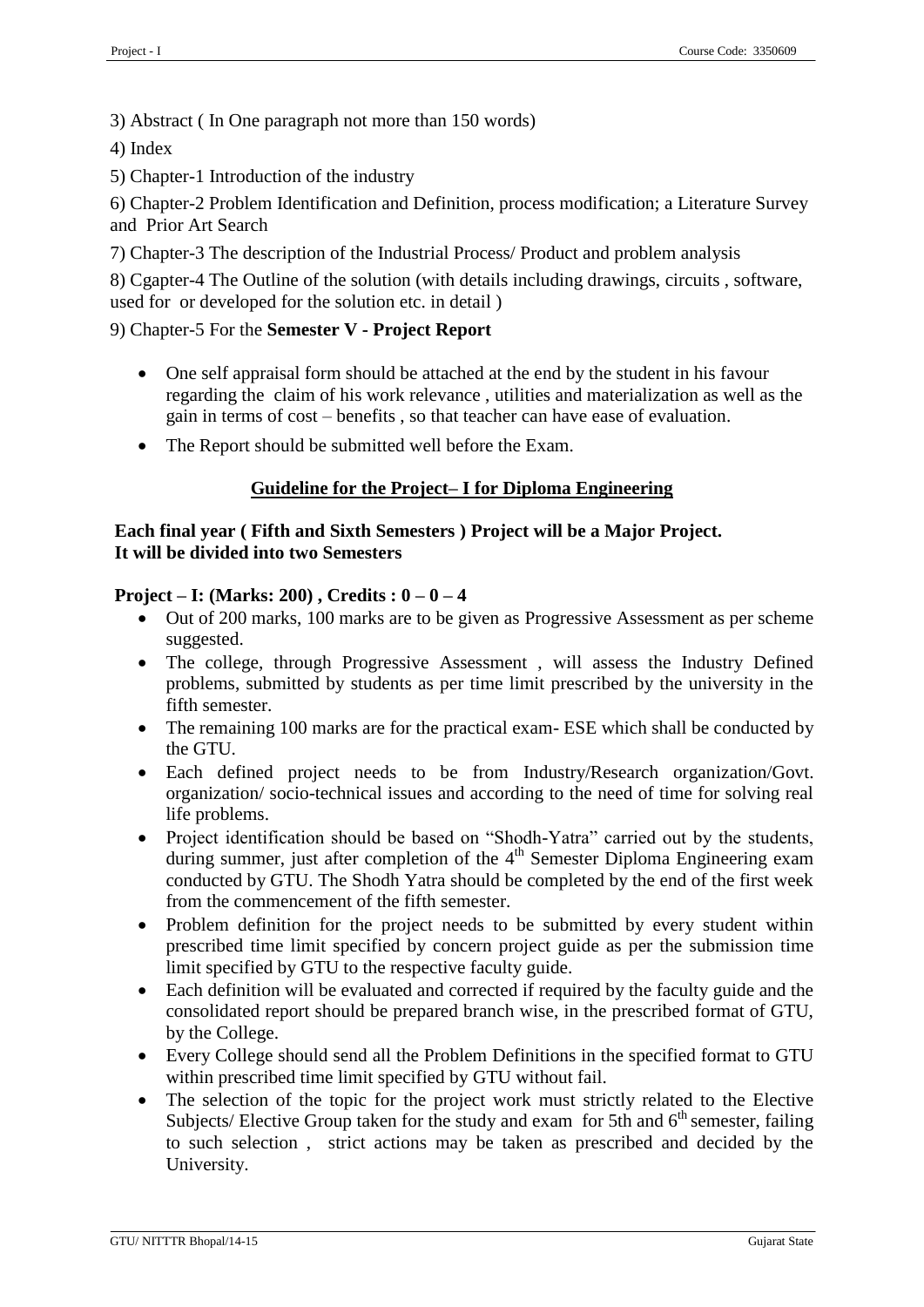- The HOD should send all the **Reports on the Problem Definition** to GTU, without delay, in a CD or online ,viewing all aspects and prevailing guidelines.
- Once the Problem is defined and submitted to GTU, the students will start working on the Problem. They have to undergo a rigorous process of Understanding and Analyzing the problem, conducting **a Literature and Prior Art Search through studying patent literature**, Deriving, Discussing and Designing the problem solution. The Implementation part will be completed in Sixth Semester.
- At the end of Fifth Semester , the student will prepare a **'Semester V Project Report'**  of the work done during the Semester. An examination will be conducted. **The Principal will invite the industry mentor (in case the project is not based on a UDP) to the examination.** The HOD should send all the **Semester V Project Reports** to GTU, without delay, in a CD or online .

| <b>Certificate Format</b> |                                               |    |                                                                                            |      |  |
|---------------------------|-----------------------------------------------|----|--------------------------------------------------------------------------------------------|------|--|
| This                      | <sup>is</sup>                                 | to | certify                                                                                    | that |  |
| Mr./Ms.                   |                                               |    |                                                                                            |      |  |
|                           |                                               |    | College having Enrolment No:                                                               |      |  |
|                           |                                               |    | has completed Report on the Problem Definition/ Semester V Project Report/ Final           |      |  |
| <b>Project Report</b>     |                                               |    |                                                                                            |      |  |
|                           |                                               |    |                                                                                            |      |  |
|                           |                                               |    | individually/ in a group consisting of _________ persons under the guidance of the Faculty |      |  |
| Guide                     |                                               |    |                                                                                            |      |  |
|                           | The mentor from the industry for the project: |    |                                                                                            |      |  |
| Name:                     |                                               |    | Industry:                                                                                  |      |  |
| <b>Contact Details:</b>   |                                               |    |                                                                                            |      |  |

# **SUGGESTED TYPES OF PROJECTS :**

#### **Definition of a project**:

" A project should enable a student to exercise some of the knowledge and/or skills developed during programme (upon the time that the particular project is initiated) to a new situation or problem for which there are a number of engineering solutions. The project will include a planning of the programme, which must be completed within the time allocated, the maintenance of a logbook and the preparation of a report. The project should not have a single solution and in the process of arriving at a particular solution, the student must be required to make a number of decisions after studying information he has accumulated from experiments, analysis, survey, etc. The report should contain the reasons for all decisions taken."

## **Characteristics of project work:**

- 1. Student centered teaching.
- 2. Active student participation
- 3. Full freedom with minimum teacher's direction
- 4. No unique, defined solution.

### **Types of project:**

- In general, projects are of the following types;
- 1. Feasibility study
- 2. Design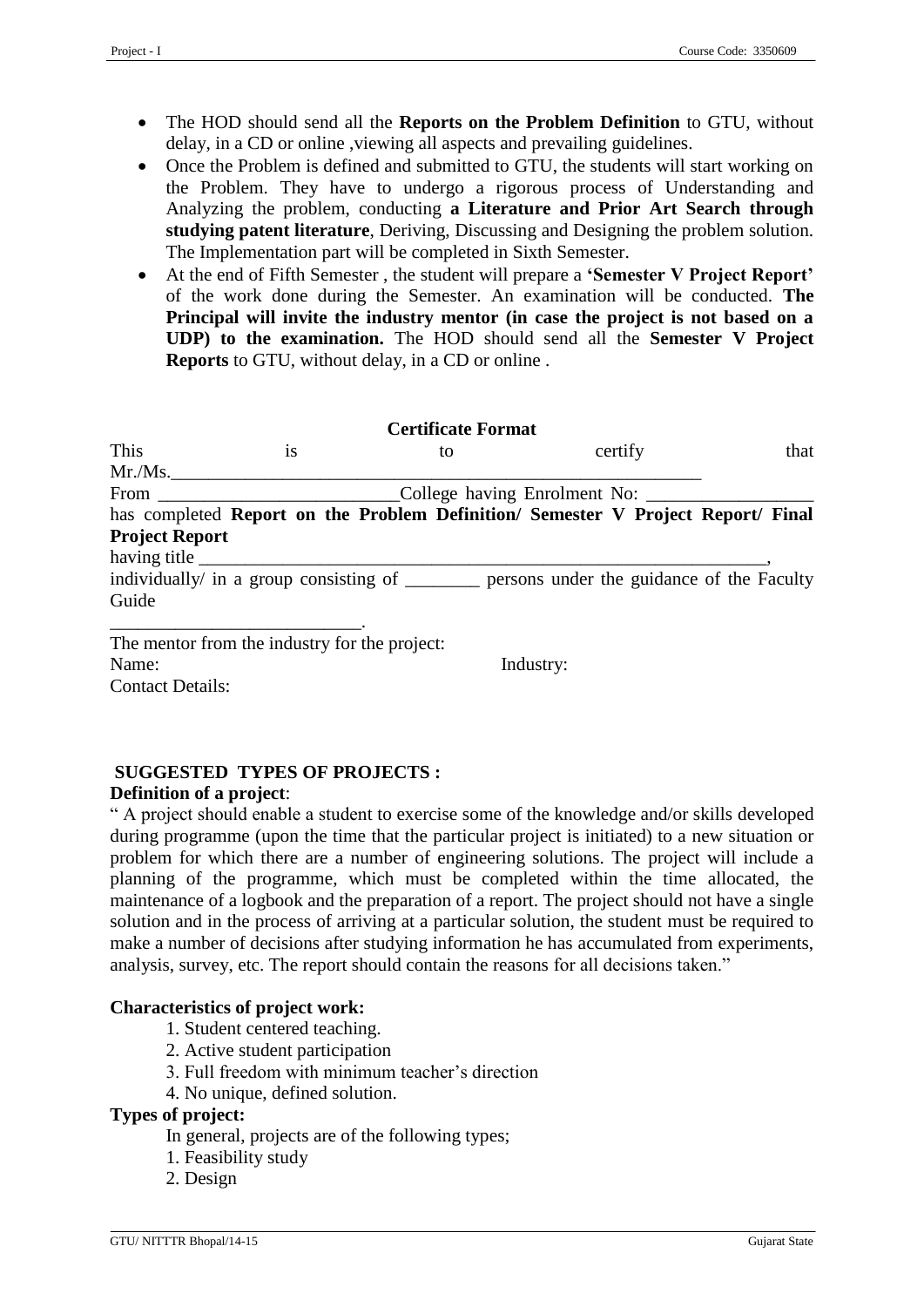3. Market survey

4. Design, make, test and evaluate

5. Advanced experimental work requiring the development of existing equipment to be used

and developed.

6. Field work – This could include surveys, using equipment or charting data and information from visual observation.

## **SUGGESTED TITLES FOR PROJECTS:**

- 1. Water supply project
- 2. Sanitary project
- 3. Road project
- 4. Irrigation project
- 5. Housing colony project
	- · Village planning
	- · Village improvement
	- · Slum clearance
	- · Sector planning…

### **Assessment criteria for Effective Evaluation of the project:**

The Diploma 5th Semester students are to be evaluated for the IDP Part-I (Final Year Project) as per the scheme suggested .

100 Marks are for Progressive Assessment to be evaluated by Institute concern Faculty / Guide for the Part-I only based on following criteria.

| Sr. No.          | <b>Description</b>                                    | <b>Marks</b> |
|------------------|-------------------------------------------------------|--------------|
| 1.               | Innovation / New Technique adopted                    | 16           |
| 2.               | Utility of the Project for industry/ Academia         | 08           |
| 3.               | Related survey (Industrial Shodh Yatra) of Industry   | 16           |
|                  | / Society / Institutes for Problem Identification     |              |
| $\overline{4}$ . | Identification of thrust area and defining objectives | 16           |
|                  | with outcome                                          |              |
| 5.               | Methodology Related Study, literature review          | 16           |
|                  | adopted                                               |              |
| 6.               | Presentation of work Plan / Action Plan and           | 12           |
|                  | identification of Project                             |              |
| 7.               | Report writing / Documentation of IDP                 | 08           |
| 8.               | Preliminary Question - Answer and communication       | 08           |
|                  | <b>Skill</b>                                          |              |
|                  |                                                       | 100          |

 The Diploma 5th Semester students are to be evaluated for the IDP Part-I (Final Year Project) as per the scheme suggested for 100 Marks for ESE by External GTU appointed Examiner for the Part-I only.]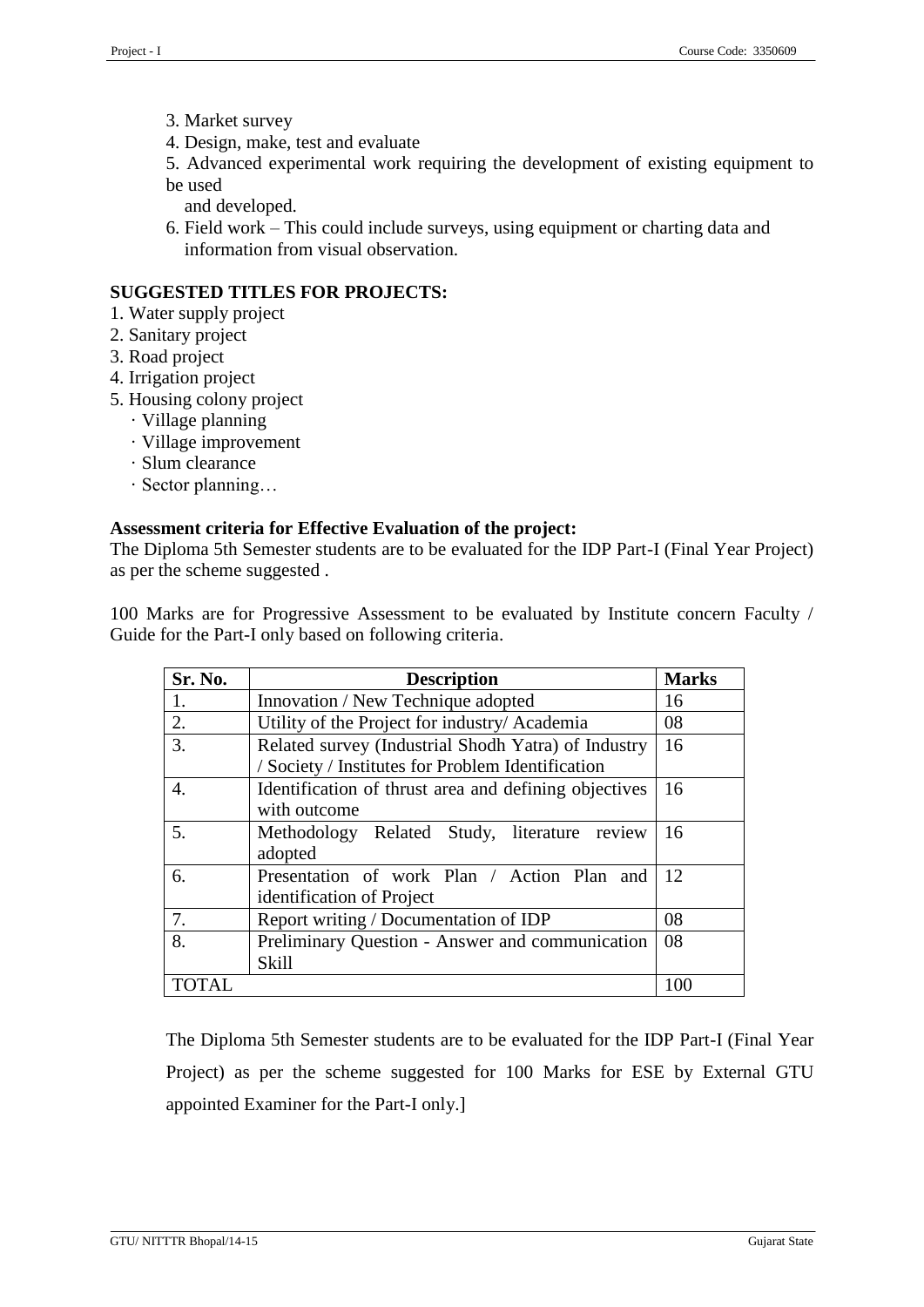| Sr. No.      | <b>Description</b>                                                                           | <b>Marks</b> |
|--------------|----------------------------------------------------------------------------------------------|--------------|
| 1.           | Approach to identify problem, Tools and techniques                                           |              |
|              | used                                                                                         |              |
| 2.           | Quality of idea, Utility, Planning<br>and work<br>distribution                               | <b>20</b>    |
| 3.           | Complexity of problem, Implementation feasibility                                            | 10           |
| 4.           | IDP statement, Expected outcome of design and $\vert$ 15<br>survey                           |              |
| 5.           | Presentation, Technical knowledge, Involvement of<br>individual, Reporting and documentation | -15          |
| 8.           | Viva Voce – Question & Answer                                                                |              |
| <b>TOTAL</b> |                                                                                              | 100          |

**Note:**

- The project/ problem wise feedback form prescribed by the Gujarat Technological University should be submitted immediately after evaluation of the project/ problem by the external faculty appointed by the university.
- The above suggested evaluation scheme can be changed by the external faculty accordingly to problem / project following University guidelines.
- The project / problem selected should strictly related to the Elective courses or the group taken for the study and exam in semester  $5<sup>th</sup>$  and  $6<sup>th</sup>$  by the student. failing to such selection report must be made by the external faculty to university immediately after conducting exam .

# **6. SUGGESTED SPECIFICATION TABLE WITH HOURS AND MARKS (THEORY)**

#### **NOT APPLICABLE**

**Legends:**  $R =$  Remember  $U =$  Understand;  $A =$  Apply and above levels (Bloom's revised taxonomy)

**Note:** This specification table shall be treated as a general guideline for students and teachers. The actual distribution of marks in the question paper may vary slightly from above table.

#### **SUGGESTED LIST OF EXERCISES/PRACTICALS**

#### **NOT APPLICABLE**

The practical/exercises should be properly designed and implemented with an attempt to develop different types of skills **(outcomes in psychomotor and affective domain)** so that students are able to acquire the competencies/programme outcomes. Following is the list of practical exercises for guidance.